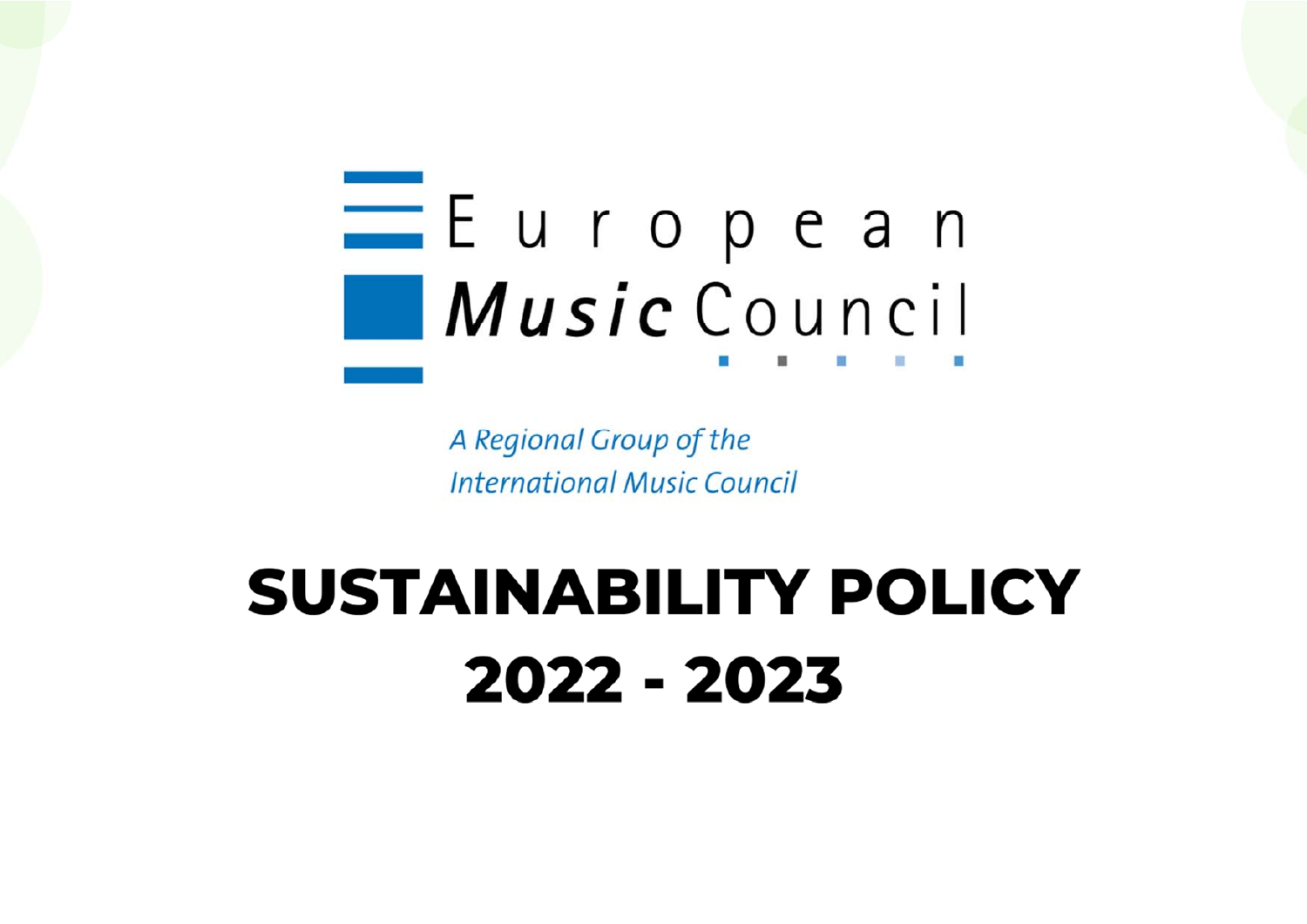#### **CONTENTS**

| CHAPTER 4: EVENTS. |  |
|--------------------|--|
|                    |  |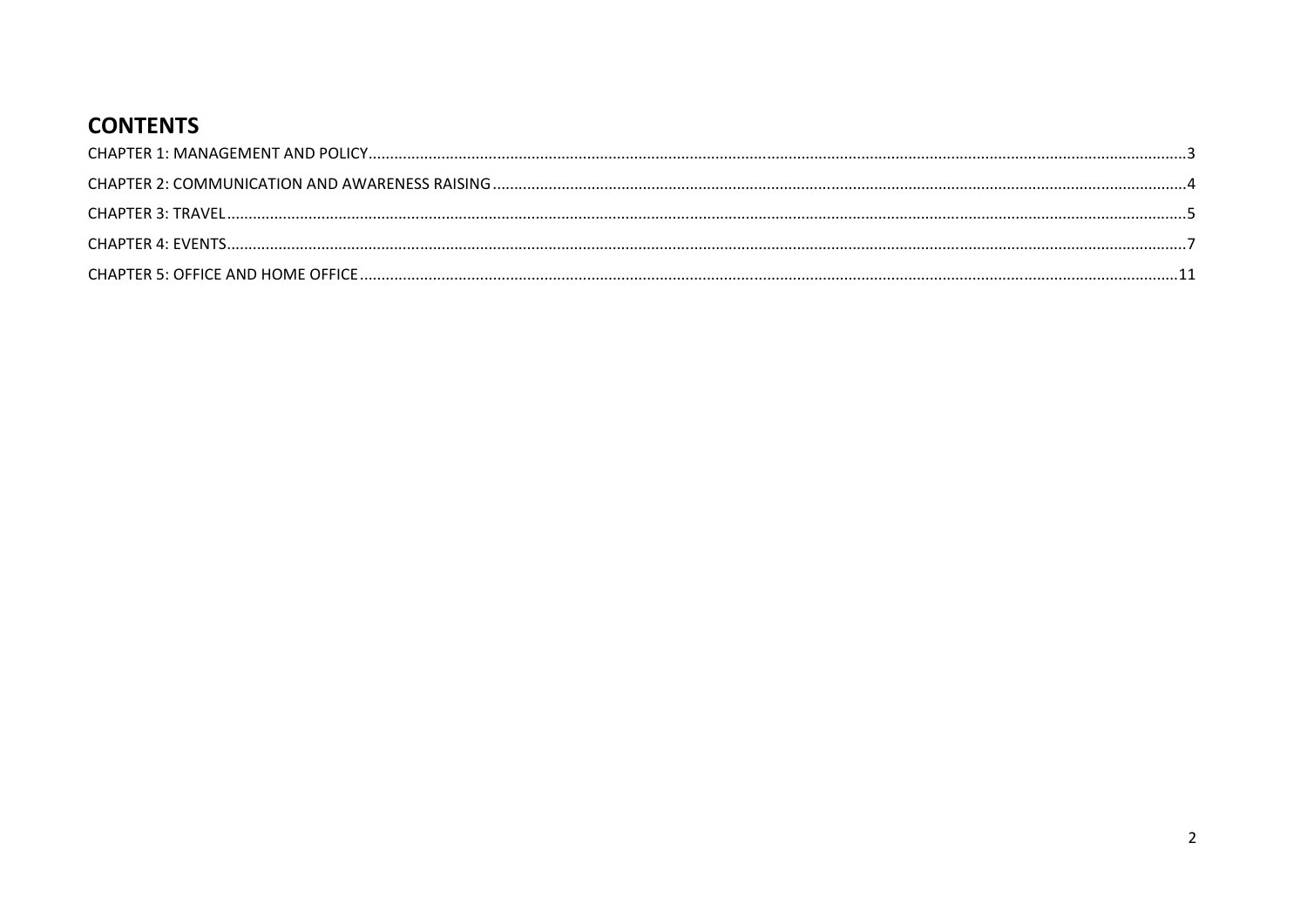## CHAPTER 1: MANAGEMENT AND POLICY

| <b>Norm 1.1 Sustainability Policy</b>      | The EMC Sustainability Policy seeks to define the principles of sustainability and how the EMC promotes                                                                                                                                                                                                                                                       |
|--------------------------------------------|---------------------------------------------------------------------------------------------------------------------------------------------------------------------------------------------------------------------------------------------------------------------------------------------------------------------------------------------------------------|
|                                            | them throughout its work.                                                                                                                                                                                                                                                                                                                                     |
| Elaboration/Responsibilities               | The policy applies to all staff, board members, freelancers, fellows, mentors & mentees, and volunteers. They<br>are required to ensure that in any activities that they undertake or projects that they manage or co-manage<br>as part of their EMC duties, they ensure that the EMC Sustainability Policy is complied with in action, letter<br>and spirit. |
|                                            | Board members are required to ensure that their decisions and the work of EMC and its staff comply with the<br>Sustainability Policy in action, letter, and spirit.                                                                                                                                                                                           |
|                                            | The EMC Sustainability Policy is signed by the leadership of EMC (President, Secretaries General) and is<br>published on the EMC website.                                                                                                                                                                                                                     |
|                                            | The EMC Sustainability Policy will be reviewed at least once between audits.                                                                                                                                                                                                                                                                                  |
| Proof                                      | The signed EMC Sustainability Policy including the evidence of review is published on the EMC website.                                                                                                                                                                                                                                                        |
| <b>Norm 1.2 Green Team</b>                 | The EMC has a Green Team.                                                                                                                                                                                                                                                                                                                                     |
|                                            |                                                                                                                                                                                                                                                                                                                                                               |
| Elaboration/Responsibilities               | Responsible for the implementation of the EMC Environmental Sustainability Policy and Sustainability<br><b>Action Plan</b>                                                                                                                                                                                                                                    |
|                                            | Write environmental policy<br>$\bullet$                                                                                                                                                                                                                                                                                                                       |
|                                            | Remind the organisation (office, board, members, partners) to live by this policy                                                                                                                                                                                                                                                                             |
|                                            | Put in place processes and procedures, checklists                                                                                                                                                                                                                                                                                                             |
|                                            | Cooperate with green teams from other organisations                                                                                                                                                                                                                                                                                                           |
|                                            | Identify new measures/actions for the EMC                                                                                                                                                                                                                                                                                                                     |
| Proof                                      | The EMC's Green Team is made up of Katharina Weinert and Miceál Mullen and Harrie van den Elsen.                                                                                                                                                                                                                                                              |
| <b>Norm 1.3 Sustainability Action Plan</b> | The EMC's Sustainability Action Plan foresees concrete steps and actions to take for the next 2 years.                                                                                                                                                                                                                                                        |
| Elaboration                                | The EMC Sustainability Action Plan is informed by the EMC Sustainability Policy and includes sustainability                                                                                                                                                                                                                                                   |
|                                            | goals and related sustainability targets for the next 2 years that are relevant to EMC's core business.                                                                                                                                                                                                                                                       |
|                                            | The EMC Sustainability Action Plan is reviewed and updated at least once a year by the Green Team and as                                                                                                                                                                                                                                                      |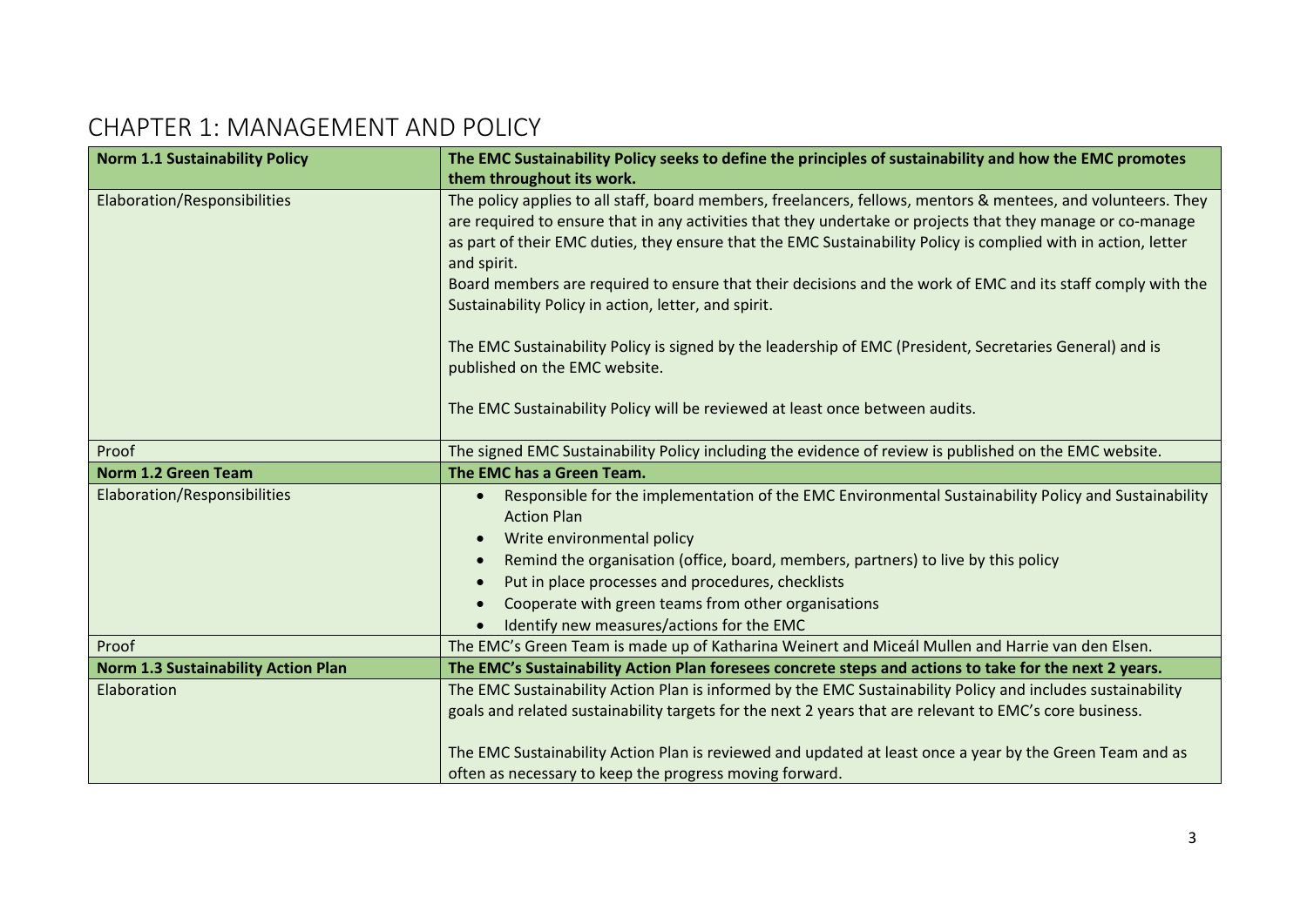|                                                         | The EMC Sustainability Action Plan specifies the goals and targets the EMC wants to work towards. This will                                                                                                                                                                                                                                                                                                                                                                                      |
|---------------------------------------------------------|--------------------------------------------------------------------------------------------------------------------------------------------------------------------------------------------------------------------------------------------------------------------------------------------------------------------------------------------------------------------------------------------------------------------------------------------------------------------------------------------------|
|                                                         | act as the baseline from which the progress will be measured.                                                                                                                                                                                                                                                                                                                                                                                                                                    |
| Proof                                                   | Latest version of the EMC Sustainability Action Plan                                                                                                                                                                                                                                                                                                                                                                                                                                             |
| <b>Norm 1.4 Annual Refresher Training</b>               | The EMC Green Team attends the Annual Refresher Training.                                                                                                                                                                                                                                                                                                                                                                                                                                        |
| Elaboration                                             | At least one member of the EMC Green Team is required to attend the Annual Refresher Training that<br>will be centrally organised by the SHIFT eco-label organisation (still to be identified)<br>The training can take place online or on-site.<br>If no EMC Green Team member can attend the Annual Refresher Training, a suitable alternative can<br>be a local or international independent training.<br>The participant shall pass on the new learnings to EMC team members, board, fellows |
| Proof                                                   | Proof of attendance of the training (participants list, certificate etc.)<br>Proof of internal training for EMC                                                                                                                                                                                                                                                                                                                                                                                  |
| Norm 1.5 Reflection on Climate Adaptation<br>(Optional) | The Board will be encouraged to start the reflection                                                                                                                                                                                                                                                                                                                                                                                                                                             |

## CHAPTER 2: COMMUNICATION AND AWARENESS RAISING

| <b>Norm 2.1 Communication to Members and</b><br><b>Partners</b> | The EMC will communicate to their members and to other parties (funders, partners, followers, public etc.)<br>at least twice a year about the EMC Sustainability Policy, the EMC Sustainability Action Plan, activities<br>and/or progress. |
|-----------------------------------------------------------------|---------------------------------------------------------------------------------------------------------------------------------------------------------------------------------------------------------------------------------------------|
| Elaboration                                                     | Communication to EMC members in the Members' News, Annual Meeting, EMC Activity Report, EMC<br>Lab or other meetings for EMC members                                                                                                        |
|                                                                 | The EMC will also communicate its sustainability actions through the newsletter and its social media<br>channels.                                                                                                                           |
|                                                                 | The communication may highlight the progress achieved in the EMC Sustainability Action Plan against<br>the baseline.                                                                                                                        |
| Proof                                                           | Evidence of communication (newsletters, social media posts, Activity Reports etc.)                                                                                                                                                          |
| <b>Norm 2.2 Communication to Employees and</b>                  | The EMC Green Team regularly communicates to the staff and board about the EMC Sustainability Policy,                                                                                                                                       |
| <b>Board Members</b>                                            | <b>EMC Sustainability Action Plan, activities and/or progress.</b>                                                                                                                                                                          |
| Elaboration                                                     | The EMC Green Team will report the progress, actions, and activities to the team members once a<br>month.                                                                                                                                   |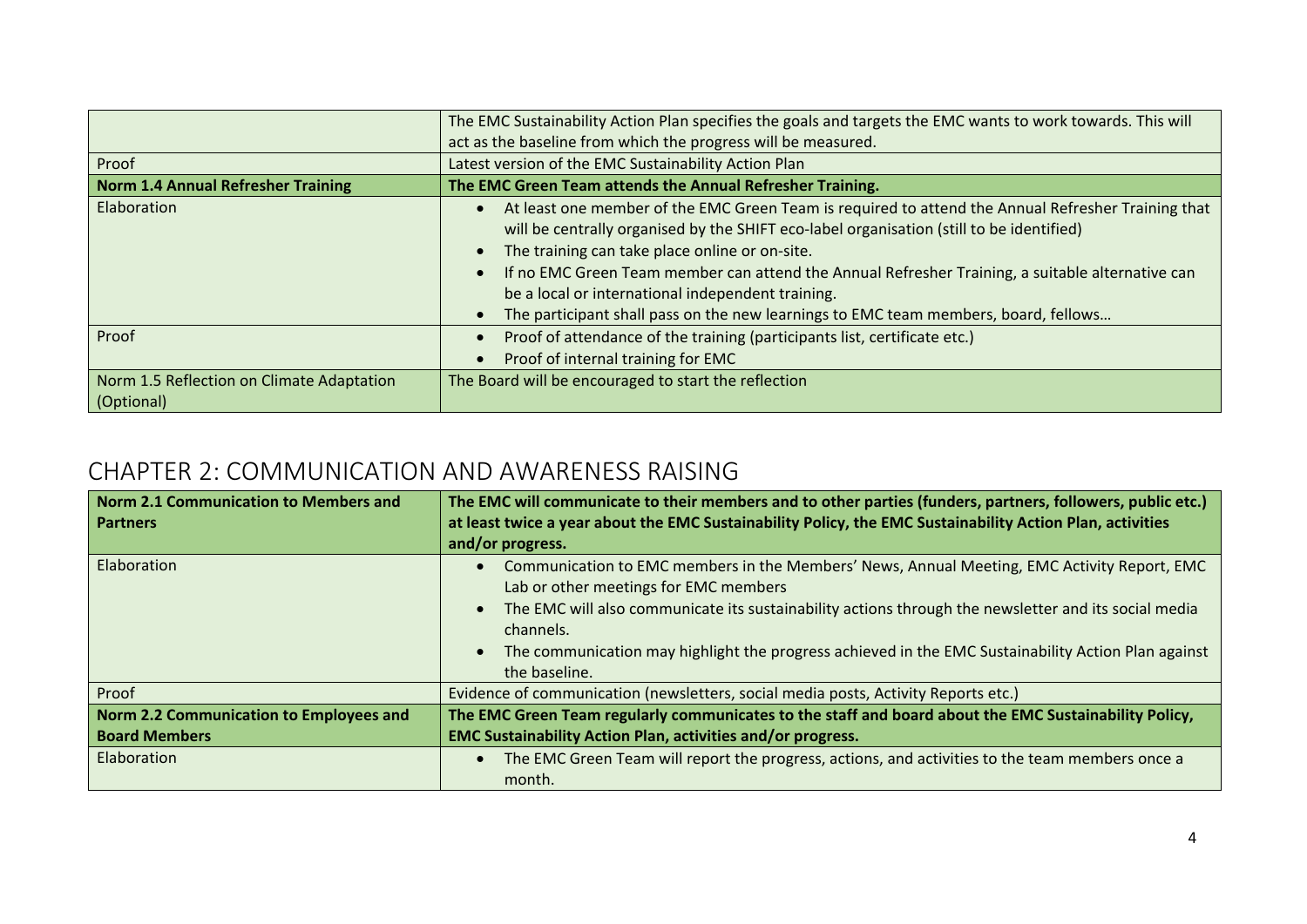|                                           | The EMC Green Team will report the progress, actions, and activities to the board in every regular<br>board meeting (at least 3 times per year).<br>The EMC Green Team will send information about the progress, actions, and activities in writing to<br>staff and board at least 3 times per year (every 4 months).                                                     |
|-------------------------------------------|---------------------------------------------------------------------------------------------------------------------------------------------------------------------------------------------------------------------------------------------------------------------------------------------------------------------------------------------------------------------------|
| Proof                                     | Evidence of communication (e.g. written progress reports, presentations).                                                                                                                                                                                                                                                                                                 |
| <b>Norm 2.3 Awareness Raising Actions</b> | The EMC will develop actions that can raise awareness of environmental sustainability.                                                                                                                                                                                                                                                                                    |
|                                           | These actions can include but are not limited to:<br>Articles in on- and offline magazines<br>Communication about environmental sustainability at EMC/music & culture sector level via social<br>media<br>Presentations at conferences, other events<br>Organising webinars, trainings<br>EMC members and other organisations can use EMC environmental policy as a model |
|                                           | Evidence of awareness raising activities (articles, presentations, webinars etc.)                                                                                                                                                                                                                                                                                         |

#### CHAPTER 3: TRAVEL

| Norm 3.1 Internal Sustainable Travel | The internal travel guidelines specify regulation and tools on how to minimise the EMC's environmental                                                                                                                                                                                                                                                                                                                          |
|--------------------------------------|---------------------------------------------------------------------------------------------------------------------------------------------------------------------------------------------------------------------------------------------------------------------------------------------------------------------------------------------------------------------------------------------------------------------------------|
| <b>Guidelines</b>                    | impact of travelling to meeting and events.                                                                                                                                                                                                                                                                                                                                                                                     |
| Elaboration                          | The travel guidelines relate to any person for whom the network organisation is financially responsible in<br>terms of travel expenditure (incl. employees, board, speakers, fellows etc.). The guidelines are informed by<br>current information pertaining to sustainable travel.<br>When considering travel to events, meetings etc., the objectives/aims/impact of attending in person will be<br>taken into consideration. |
|                                      | The following guidelines apply when travelling:<br>Take the train whenever possible.<br>Distance of less than 600km should (always) be by train<br>Avoid indirect flights (even if they might be less expensive than direct flights).<br>Avoid travelling alone in the car                                                                                                                                                      |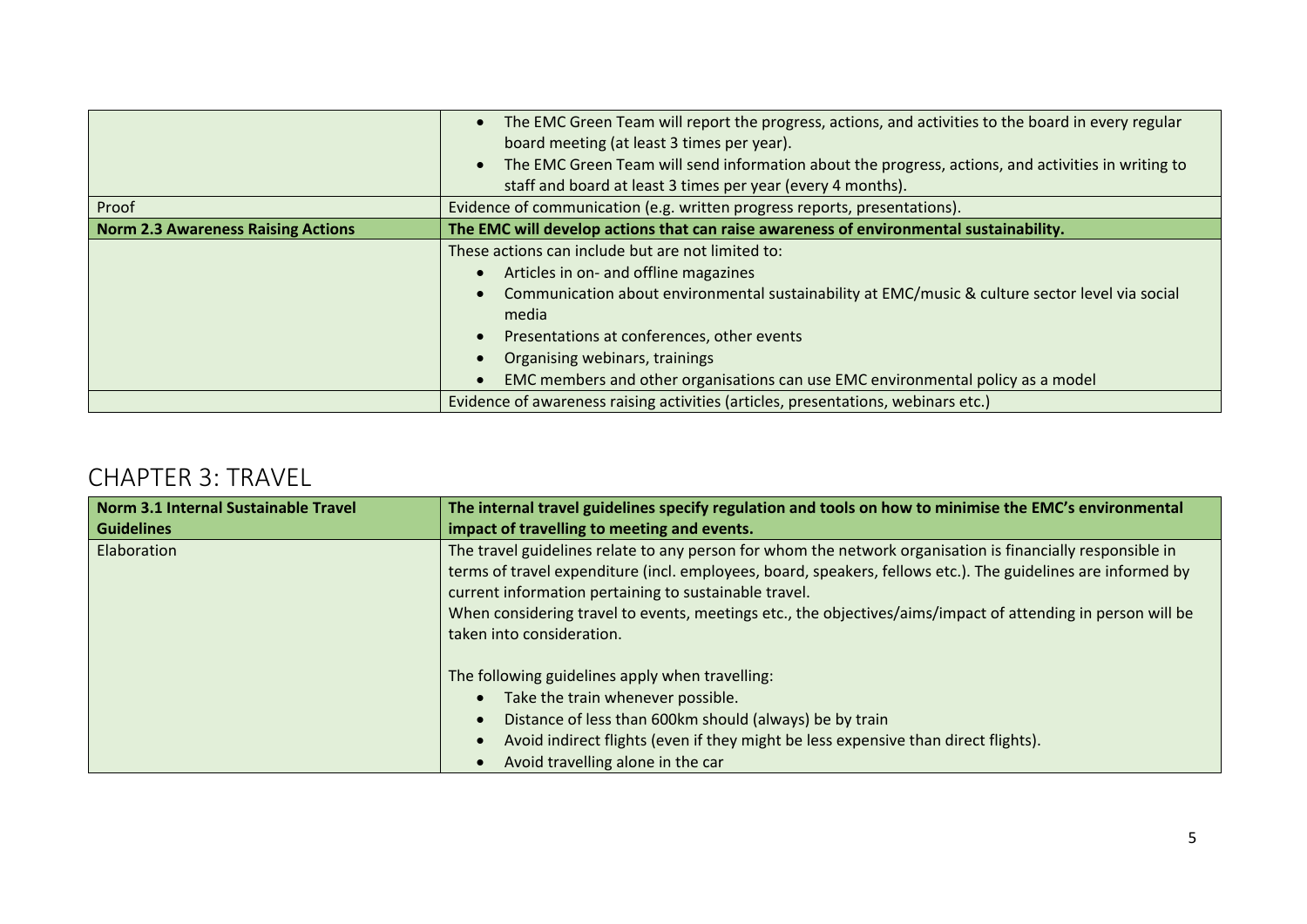|                                                                 | Allow higher travel expenses to be reimbursed for environmentally friendly/friendlier travel (take into<br>consideration that more time might be needed for work-life balance and personal needs)                            |
|-----------------------------------------------------------------|------------------------------------------------------------------------------------------------------------------------------------------------------------------------------------------------------------------------------|
|                                                                 | Allow for different choices of team members                                                                                                                                                                                  |
|                                                                 | The travel guidelines will be reviewed at least once between audits.                                                                                                                                                         |
| Proof                                                           | Travel guidelines, evidence of regular reviews/updates.                                                                                                                                                                      |
| Norm 3.2 Carbon Footprint Calculation of<br>organisation travel | Every year, the EMC completes a carbon-footprint calculation for its own travel activities.                                                                                                                                  |
|                                                                 | The EMC Green Team is responsible for this task and establishes an internal system for carbon footprint                                                                                                                      |
|                                                                 | reporting, which shall be consistent and regularly maintained throughout the year.                                                                                                                                           |
| Elaboration                                                     | The carbon footprint calculation of travel will be focuses on the following travel activities:                                                                                                                               |
|                                                                 | • Travel to meetings or events that the EMC (co-)organises (e.g. statutory or legal obligatory meetings,                                                                                                                     |
|                                                                 | events, trainings, workshops, symposia, focused group committees etc.)                                                                                                                                                       |
|                                                                 | Travel to meetings or events organised by third parties (e.g. events, workshops, conferences attended                                                                                                                        |
|                                                                 | as guest) or business trips (e.g. preparation of projects)                                                                                                                                                                   |
|                                                                 |                                                                                                                                                                                                                              |
|                                                                 | The EMC uses the Claim Expenses carbon calculator by Creative Carbon Scotland to log travel to the two types<br>of events described above. It will be used to calculate the carbon footprint on a yearly basis and provide a |
|                                                                 | basis for comparison and improvement. (The Creative Green Tools carbon calculator by Julie's Bicycle will be                                                                                                                 |
|                                                                 | used for other event-related carbon emissions other than travel).                                                                                                                                                            |
|                                                                 |                                                                                                                                                                                                                              |
|                                                                 | It concerns the travel of persons that the EMC directly supports financially e.g. EMC staff, board members,                                                                                                                  |
|                                                                 | fellows, invited speakers and musicians, volunteers                                                                                                                                                                          |
| Proof                                                           | Data set from carbon calculator Claim Expenses.                                                                                                                                                                              |
|                                                                 | The same carbon calculator should be used continuously/each year to ensure comparability of data.                                                                                                                            |
| <b>Norm 3.3 Reduction of Annual Carbon</b>                      | The EMC reduces the total annual carbon emissions and/or the emissions by kilometre of transport to                                                                                                                          |
| <b>Emissions and/or Emission per Kilometre</b>                  | meetings and events (see Norm 3.2) compared to the previous audit period and over a longer period of                                                                                                                         |
|                                                                 | time (minimum 3 years).                                                                                                                                                                                                      |
|                                                                 | The specific goal is described in the EMC Sustainability Action Plan.                                                                                                                                                        |
|                                                                 |                                                                                                                                                                                                                              |
|                                                                 | The first audit will serve to set the baseline. Based on this, the EMC will set an ambition (e.g. a reduction of a                                                                                                           |
|                                                                 | certain percentage) relevant to its own context (for instance linking to relevant local, national, and European                                                                                                              |
|                                                                 | carbon reduction targets, thereby effectively contributing towards the EU climate neutral by 2050 target).                                                                                                                   |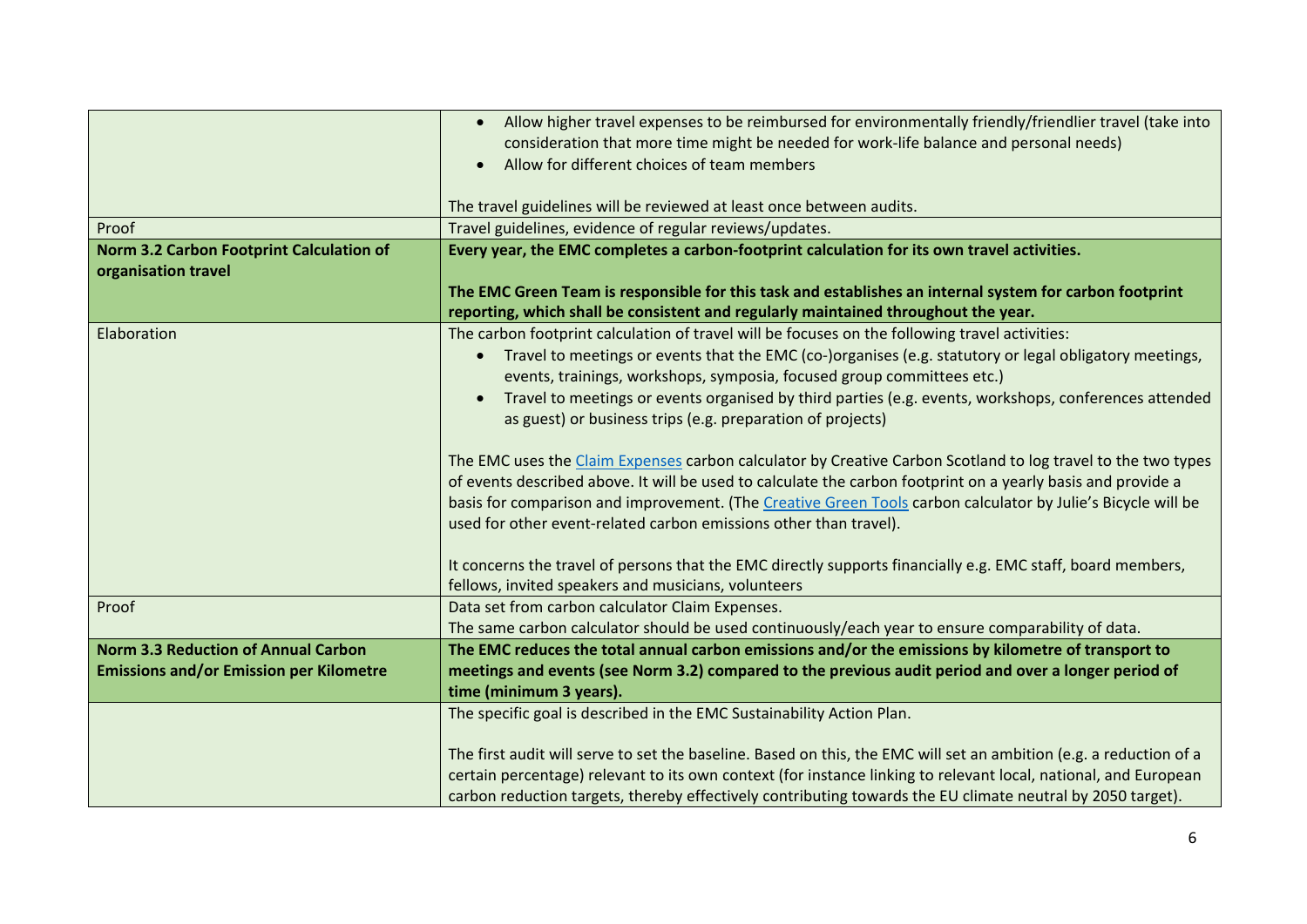|                                                | If there is no reduction, the EMC must justify why its carbon emission of travelling have remained at the same<br>level, or increased (for instance in an effort to diversify the geographical spread of event locations). |
|------------------------------------------------|----------------------------------------------------------------------------------------------------------------------------------------------------------------------------------------------------------------------------|
|                                                | Data of total annual carbon emissions of transport over at least a three-year period; brief reflection on<br>development of total annual carbon emissions; explanation if carbon emissions are not reduced. Special        |
|                                                | circumstances (e.g. pandemic) can be incorporated into this reflection.                                                                                                                                                    |
| Norm 3.4 Tracking travel of event participants | EMC will ask participant of events at the registration about their means of travel, to raise awareness for more                                                                                                            |
| (Optional)                                     | sustainable travelling. The results will not be published.                                                                                                                                                                 |
| Norm 3.5 Additional reduction of               |                                                                                                                                                                                                                            |
| environmental impact: travel (Optional)        |                                                                                                                                                                                                                            |

# CHAPTER 4: EVENTS

| <b>Norm 4.1 Selection Criteria Event Destinations</b>     | When selecting an event destination, the EMC considers the environmental impact of hosting the event in<br>this location as one of the selection criteria. The EMC reflects on the environmental impact of its event<br>distribution as part of the audit and attempts to minimise emissions in balance with other selection criteria<br>over a period of 4 years.                                                                                                                                                                                                    |
|-----------------------------------------------------------|-----------------------------------------------------------------------------------------------------------------------------------------------------------------------------------------------------------------------------------------------------------------------------------------------------------------------------------------------------------------------------------------------------------------------------------------------------------------------------------------------------------------------------------------------------------------------|
| Elaboration                                               | Criteria to consider:<br>Reachable via train (or direct flights)<br>Reachable by public transport<br>This norm does not negate the more content-driven reasons which justify the selection of an event location.<br>However, the footprint should play a role in the EMC's destination selection over a longer period (4 years).<br>There are excellent reasons for the EMC to organise events in areas that might be more challenging to travel<br>to in a sustainable manner - a strong geographical spread of activities is (often) at the heart of EMC's mission. |
|                                                           | As part of the report, the EMC may point towards its goal to be accessible to a diverse membership and the<br>context in which it is active. Generally, the EMC will not discriminate against destinations and subsequently<br>people located there based upon sustainable transport criteria that are beyond the EMC's responsibility.                                                                                                                                                                                                                               |
| Proof                                                     | Report and reflection on event destinations chosen in the past period, evidence of all criteria used for the<br>destination's selection.                                                                                                                                                                                                                                                                                                                                                                                                                              |
| Norm 4.2 Event Carbon Footprint Calculation<br>(Optional) |                                                                                                                                                                                                                                                                                                                                                                                                                                                                                                                                                                       |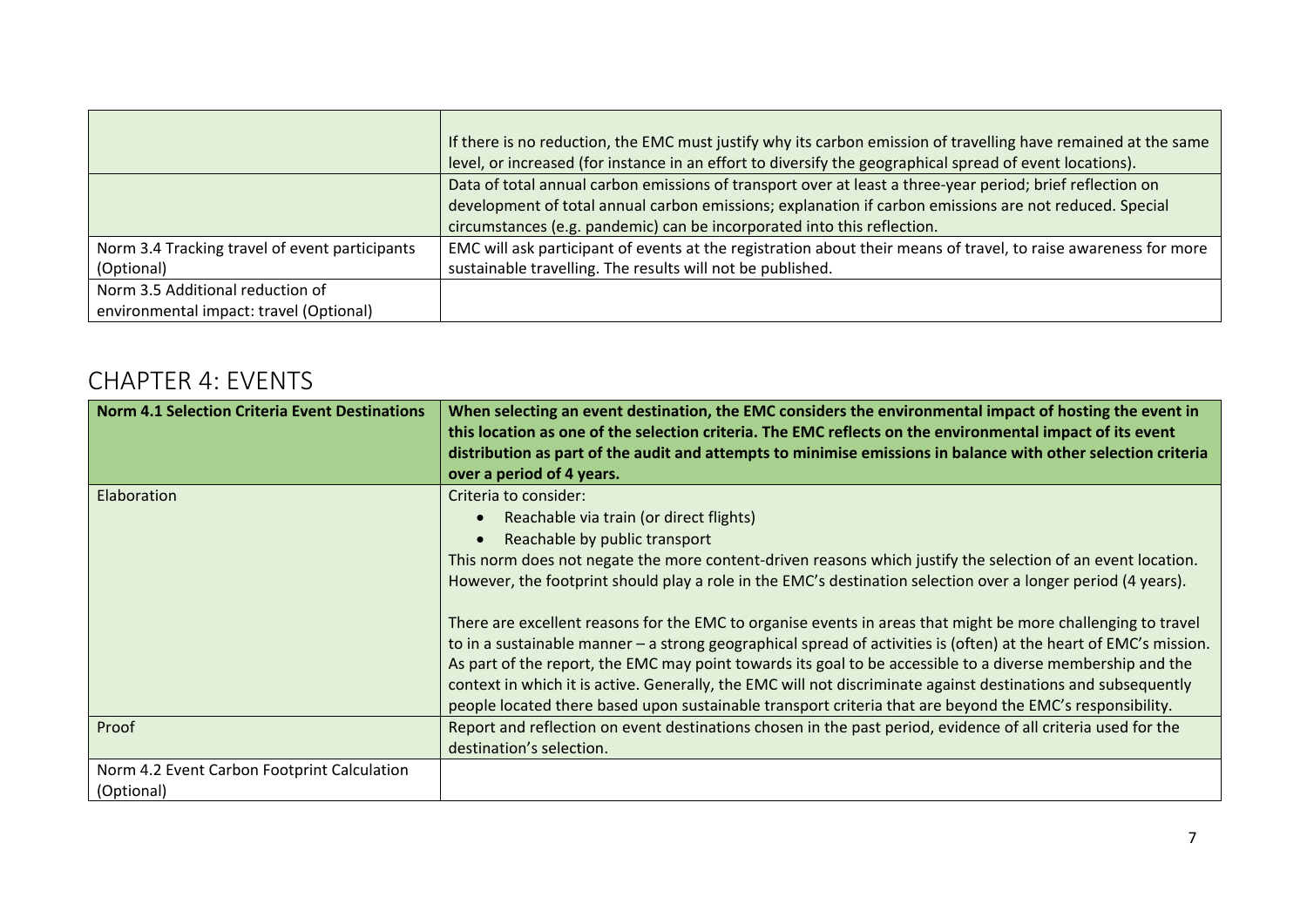| <b>Norm 4.3 Selection Criteria Venues</b>         | For the selection of the venues required for its events the EMC selects:                                          |
|---------------------------------------------------|-------------------------------------------------------------------------------------------------------------------|
|                                                   | a. Venues with a recognised eco-label; and                                                                        |
|                                                   | b. Venues that are accessible by public transport.                                                                |
| Elaboration                                       | If it is not possible to select such venues, the EMC must be able to justify why it has not selected a venue with |
|                                                   | an ecolabel for their event and/or why the venue of the event is not easily accessible by public transport.       |
|                                                   |                                                                                                                   |
|                                                   | This norm relates to norm 4.5 (contract clause) but it is critically important in terms of carbon footprint and   |
|                                                   | deserves its own norm and reflection.                                                                             |
|                                                   |                                                                                                                   |
|                                                   | List of recognised ecolabels: GSTC-Recognised Standard for Hotels                                                 |
| Proof                                             | List of venues for the events between audits, a brief reflection on whether the chosen venues have a              |
|                                                   | recognised ecolabel or not, and whether the venue is accessible for public transport or not.                      |
| <b>Norm 4.4 Selection Criteria Accommodations</b> | For the selection/recommendations of accommodation required for events, the EMC selects and/or                    |
|                                                   | recommends:                                                                                                       |
|                                                   | a. Accommodation with a recognised ecolabel; and/or                                                               |
|                                                   | b. Accommodation that is accessible by public transport.                                                          |
| Elaboration                                       | If it is not possible to select a sustainable accommodation, the EMC must be able to justify why it has not       |
|                                                   | selected and/or recommended an accommodation with a recognised ecolabel and/or why the                            |
|                                                   | accommodation is not easily accessible by public transport (relates to norm 4.5).                                 |
|                                                   | In the following cases, the EMC books/recommends accommodation:                                                   |
|                                                   | 1. Own events: booking for staff, board, fellows, speakers, AND recommendation for participants                   |
|                                                   | As this is partly done by/with a cooperation partner for the event, the EMC Sustainability Policy on              |
|                                                   | booking/recommending accommodation has to be part of the cooperation agreement.                                   |
|                                                   | 2. Events organised by others - self booking: Criteria above apply                                                |
|                                                   | Events organised by others - booking by others: ask/check with organiser about ecolabel and/or if<br>3.           |
|                                                   | hotel is reachable by public transport                                                                            |
|                                                   |                                                                                                                   |
|                                                   | Quite often, the EMC recommends accommodation rather than prescribing or organising booking (except for           |
|                                                   | staff, board, fellows and speakers). Therefore the word 'recommend' holds importance - here the EMC can           |
|                                                   | influence the choice of participants by guiding them to more sustainable types of accommodation.                  |
|                                                   |                                                                                                                   |
|                                                   | List of recognised ecolabels: GSTC-Recognised Standard for Hotels                                                 |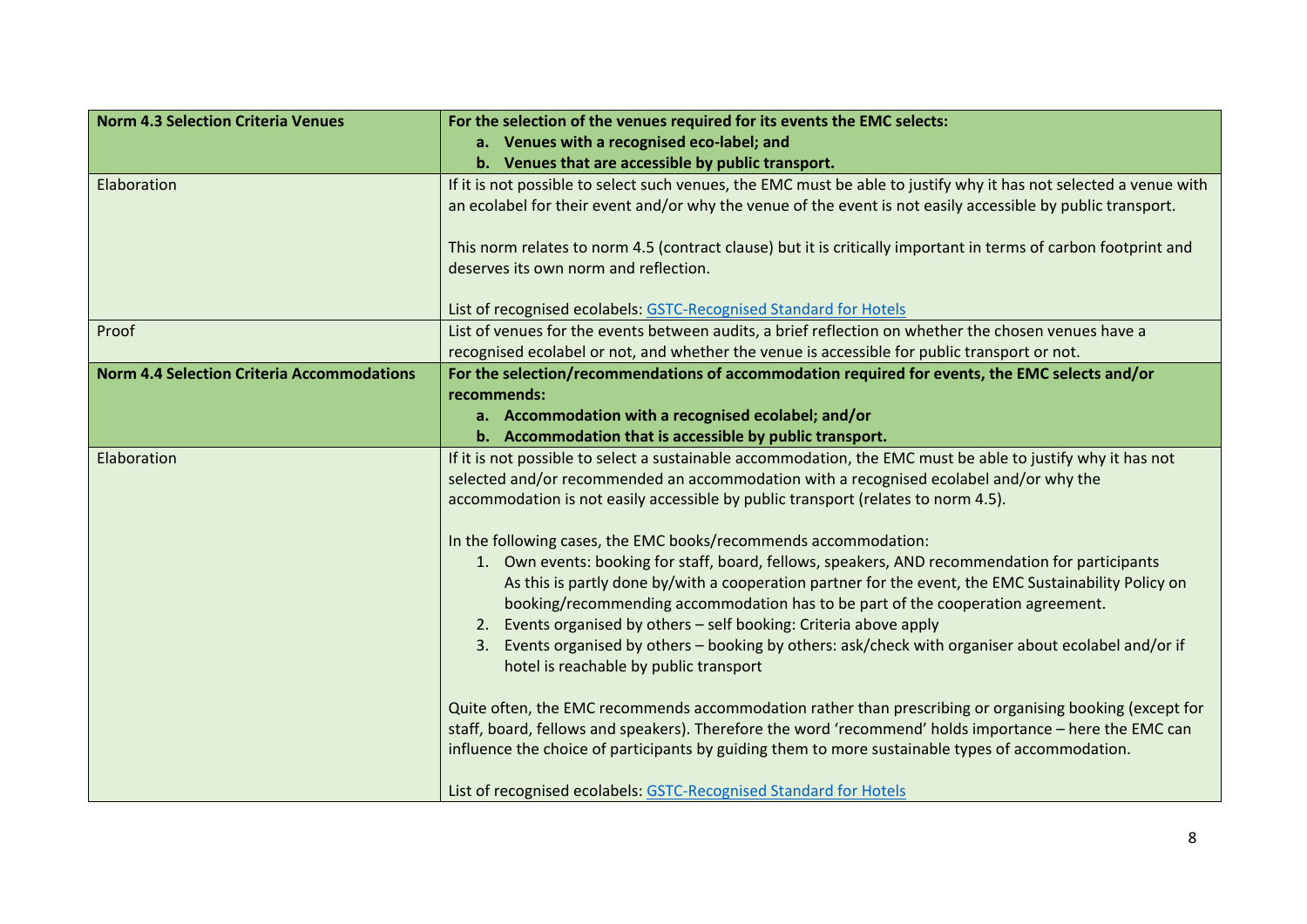| Proof                                   | List of accommodations selected and/or recommended for the events held between audits as well as a brief                                                                                                                                                                                                                                                                                                                                                                                                                                                                                                                                                                                                                                                                                                                                                                                                                                                                                                                                                                                                                                                                                                                                                                                                                                                                                                                                                                                                                                                                                                                                                                                                                                                                                                                                                                                                                                                                                                                                                                                                                                                                                               |
|-----------------------------------------|--------------------------------------------------------------------------------------------------------------------------------------------------------------------------------------------------------------------------------------------------------------------------------------------------------------------------------------------------------------------------------------------------------------------------------------------------------------------------------------------------------------------------------------------------------------------------------------------------------------------------------------------------------------------------------------------------------------------------------------------------------------------------------------------------------------------------------------------------------------------------------------------------------------------------------------------------------------------------------------------------------------------------------------------------------------------------------------------------------------------------------------------------------------------------------------------------------------------------------------------------------------------------------------------------------------------------------------------------------------------------------------------------------------------------------------------------------------------------------------------------------------------------------------------------------------------------------------------------------------------------------------------------------------------------------------------------------------------------------------------------------------------------------------------------------------------------------------------------------------------------------------------------------------------------------------------------------------------------------------------------------------------------------------------------------------------------------------------------------------------------------------------------------------------------------------------------------|
|                                         | reflection on whether the accommodations have a recognised ecolabel or not and whether the                                                                                                                                                                                                                                                                                                                                                                                                                                                                                                                                                                                                                                                                                                                                                                                                                                                                                                                                                                                                                                                                                                                                                                                                                                                                                                                                                                                                                                                                                                                                                                                                                                                                                                                                                                                                                                                                                                                                                                                                                                                                                                             |
|                                         | accommodations are accessible by public transport or not.                                                                                                                                                                                                                                                                                                                                                                                                                                                                                                                                                                                                                                                                                                                                                                                                                                                                                                                                                                                                                                                                                                                                                                                                                                                                                                                                                                                                                                                                                                                                                                                                                                                                                                                                                                                                                                                                                                                                                                                                                                                                                                                                              |
| Norm 4.5 Sustainability Clause in Event | The EMC has an environmental sustainability clause included in the contract with the                                                                                                                                                                                                                                                                                                                                                                                                                                                                                                                                                                                                                                                                                                                                                                                                                                                                                                                                                                                                                                                                                                                                                                                                                                                                                                                                                                                                                                                                                                                                                                                                                                                                                                                                                                                                                                                                                                                                                                                                                                                                                                                   |
| <b>Contract</b>                         | organiser/partner/host of the event.                                                                                                                                                                                                                                                                                                                                                                                                                                                                                                                                                                                                                                                                                                                                                                                                                                                                                                                                                                                                                                                                                                                                                                                                                                                                                                                                                                                                                                                                                                                                                                                                                                                                                                                                                                                                                                                                                                                                                                                                                                                                                                                                                                   |
| Elaboration                             | This clause (depending on the partner/type of event) includes at least six of the following 11 aspects:<br>1. Communicating about the efforts to make the event more sustainable to the participants of the event<br>before, during (on-site) and after the event.<br>2. Making the event as paperless as possible (if paper is needed, then recycled or eco-certified).<br>Having an event-specific purchase policy for materials and services.<br>Choosing sustainable options for catering (e.g. organic, fair trade, vegetarian/vegan, local).<br>4.<br>Using reusable/sustainable name badges.<br>5.<br>6. Banning the use of plastic disposables, plastic bags and plastic water bottles at the event.<br>Banning the event use of tote bags.<br>7.<br>8. Minimising the event use of 'marketing goodies' unless they are necessary for particular aspects of<br>the event.<br>9. Encouraging participants from out of town explicitly in the event invitation to choose environmentally<br>friendly travel modes to travel to the event (e.g. public transport, carpooling, shared transport etc.).<br>10. Encouraging participants to make use of environmentally friendly transportation modes to reach the<br>venue (e.g. walking, bicycle, public transport, carpooling, shared transport etc.).<br>11. Offering participants waste separation points.<br>The contract clause should also include a reflection on the environmental impact of the event and in how far<br>these measures contributed to reducing it.<br>The EMC will use the SHIFT Contract Clause Examples for this purpose. It is crucial to stress that the clause<br>exists as a standard point in every contract and that the conversation with the (local) partner is part of the<br>agenda. It is considered that not all 11 aspects of the norm can be fulfilled in all cases/partnerships/situations.<br>If there is no event contract between the EMC and the organiser/partner/host, the EMC confirms in writing<br>that environmental sustainability should be considered when organising the event. In such cases, the<br>different aspects of this norm are fixed in an email, letter, or informal agreement. |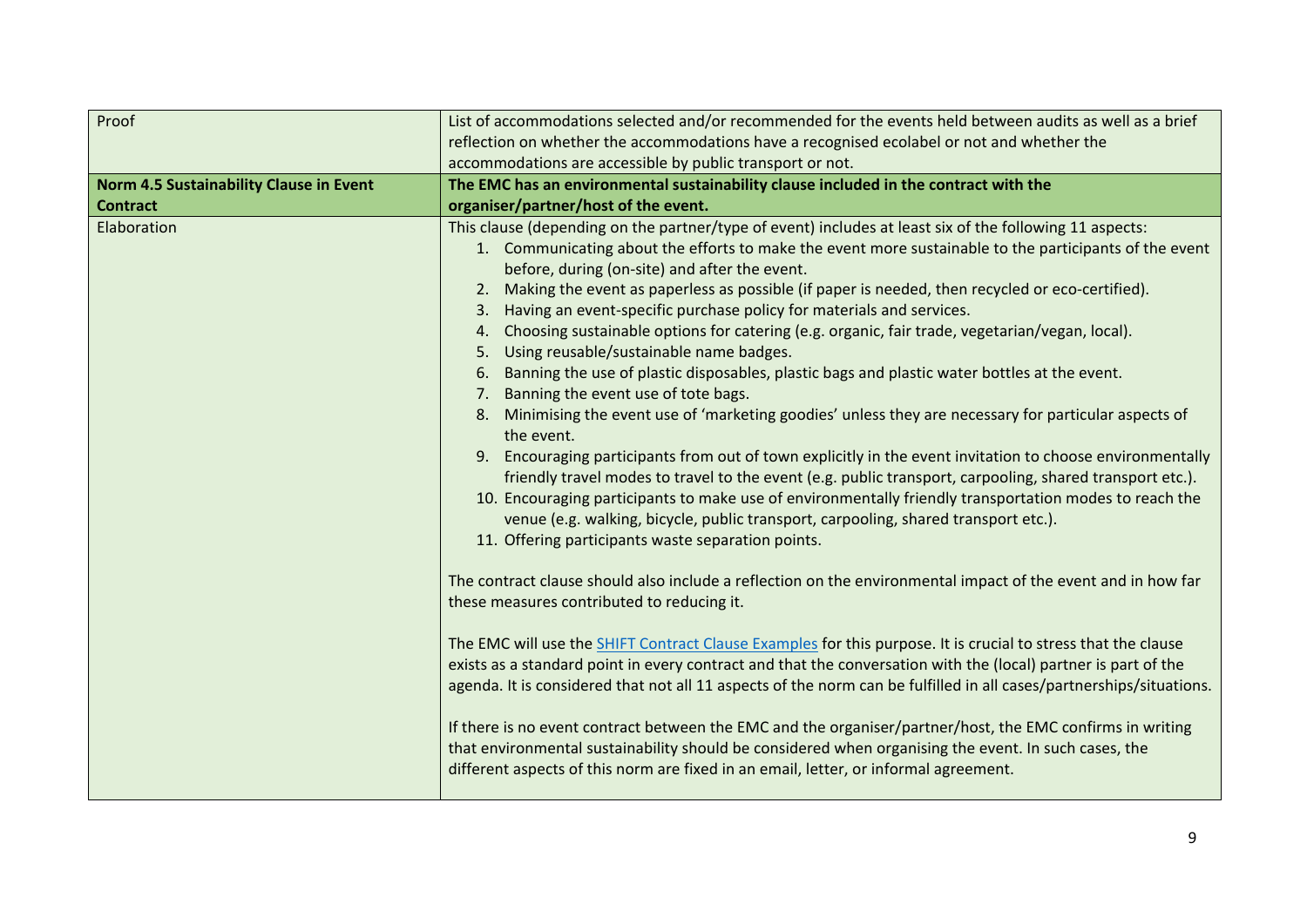| Proof                                           | Evidence of contracts (or, if this is not possible, evidence of information agreement) and subsequent         |
|-------------------------------------------------|---------------------------------------------------------------------------------------------------------------|
|                                                 | evaluation.                                                                                                   |
| <b>Norm 4.6 Environmentally Friendly</b>        | During events, employees, board members, fellows and volunteers of the EMC are encouraged to make use         |
| <b>Transportation Modes</b>                     | of environmentally friendly transportation modes, depending on the local context (e.g. walking, bicycle,      |
|                                                 | public transport, carpooling, shared transport etc.).                                                         |
| Elaboration                                     | The use of public transport at the event location is often possible, but there will be cases when this is not |
|                                                 | possible. Therefore, the norm focuses on raising awareness amongst the employees, board members, fellows      |
|                                                 | and volunteers.                                                                                               |
| Proof                                           | Evidence of communication encouraging this behaviour.                                                         |
| Norm 4.7 Online Event Streaming (Optional)      |                                                                                                               |
| Norm 4.8 Additional Reduction of                | Accommodation                                                                                                 |
| Environmental Impact: Events (Optional)         | If eco-label hotels are not available or too far from the venue (and would therefore require additional       |
|                                                 | commute), a "regular" hotel in walking distance is/might be preferable.                                       |
|                                                 | Look for hotels near public transport                                                                         |
| <b>Norm 4.9 Sustainable Catering (Optional)</b> | For catering at events and lunches, dinners etc. at restaurants, the EMC will choose sustainable catering     |
|                                                 | options.                                                                                                      |
|                                                 | Catering and restaurants will be chosen based on the following criteria (if available):                       |
|                                                 | Vegetarian                                                                                                    |
|                                                 | Local                                                                                                         |
|                                                 | Organic                                                                                                       |
|                                                 | Tap water                                                                                                     |
|                                                 | See also Norm 4.5 Sustainability Clause in Event Contract                                                     |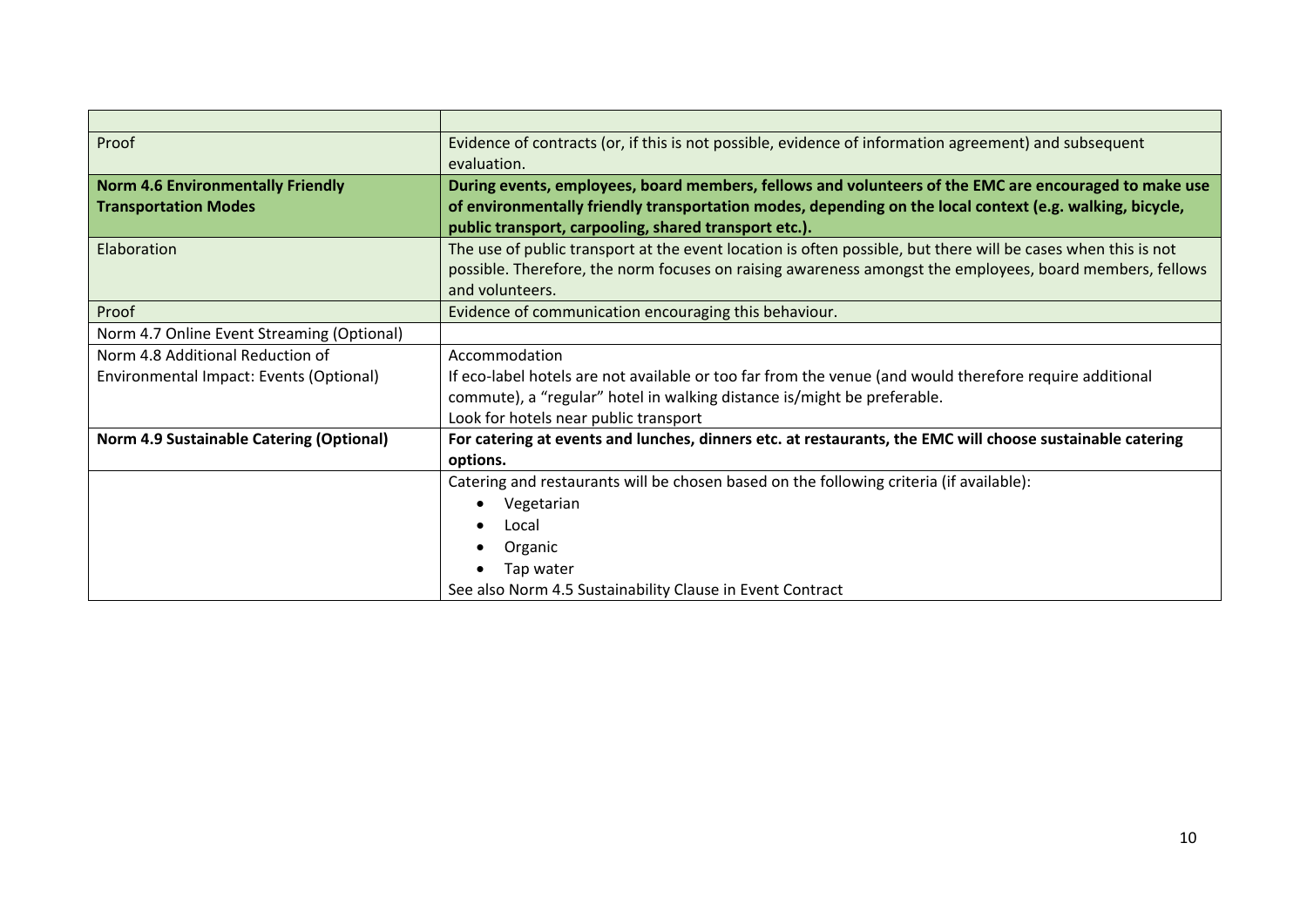# CHAPTER 5: OFFICE AND HOME OFFICE

| <b>Norm 5.1 Energy Efficiency of Building</b>        | The EMC does not own the office building but it encourages the owner of the building to make it more              |
|------------------------------------------------------|-------------------------------------------------------------------------------------------------------------------|
|                                                      | energy efficient.                                                                                                 |
| Elaboration                                          | Whether or not this encouragement has any effect is not scored.                                                   |
| Proof                                                | Proof of communication with building owner. Reflection on the chosen office location and on the question          |
|                                                      | whether more sustainable premises might be needed in the future.                                                  |
| Norm 5.2 Office Carbon Footprint Calculation         |                                                                                                                   |
| (Optional)                                           |                                                                                                                   |
| <b>Norm 5.3 Environmentally Sustainable</b>          | The EMC encourages employees to make use of environmentally friendly transportation modes for the                 |
| <b>Commute</b>                                       | commute to the office (e.g. walking, bicycle, public transport, carpooling, shared transportation etc.)           |
| Elaboration                                          | Encouraging a sustainable office commute is important. At the same time, sustainable commuting is a               |
|                                                      | personal choice for employees. It is not always possible to travel sustainably, depending on local                |
|                                                      | transportation systems for instance, and both personal and professional challenges beyond the scope of the        |
|                                                      | EMC.                                                                                                              |
|                                                      |                                                                                                                   |
|                                                      | The EMC does however offer/encourage sustainable commute by:                                                      |
|                                                      | Offer of the local/regional JobTicket for public transport                                                        |
|                                                      | Encouraging the building owner to provide sufficient number of bike stands                                        |
| Proof                                                | Contract with public transport provider about JobTicket                                                           |
| Norm 5.4 Sustainable Catering (Optional)             |                                                                                                                   |
| <b>Norm 5.5 Sustainable Actions for Office Space</b> | For the office, the EMC has taken (at least) the following sustainable steps:                                     |
|                                                      | Not acquiring plastic disposables for food & beverages, plastic bags, and plastic water bottles;                  |
|                                                      | Separation of waste at the office - at least 3 options of glass, paper, organic, plastic and general              |
|                                                      | waste;                                                                                                            |
|                                                      | Stationery paper with a recognised ecolabel;                                                                      |
|                                                      | Sustainable cleaning products with a recognised ecolabel (for those that are directly purchased by EMC            |
|                                                      | staff, e.g. dish soap).                                                                                           |
| Elaboration                                          | Even though the EMC does not own the building where the office space is located, practices, procedures and        |
|                                                      | protocols to run an office that is more environmentally sustainable, can be established. It is noted that several |
|                                                      | elements may not be in the control of the EMC:                                                                    |
|                                                      | Plastic garbage bags and plastic packages from suppliers are excluded from the plastic related criteria           |
|                                                      | (beyond control of EMC);                                                                                          |